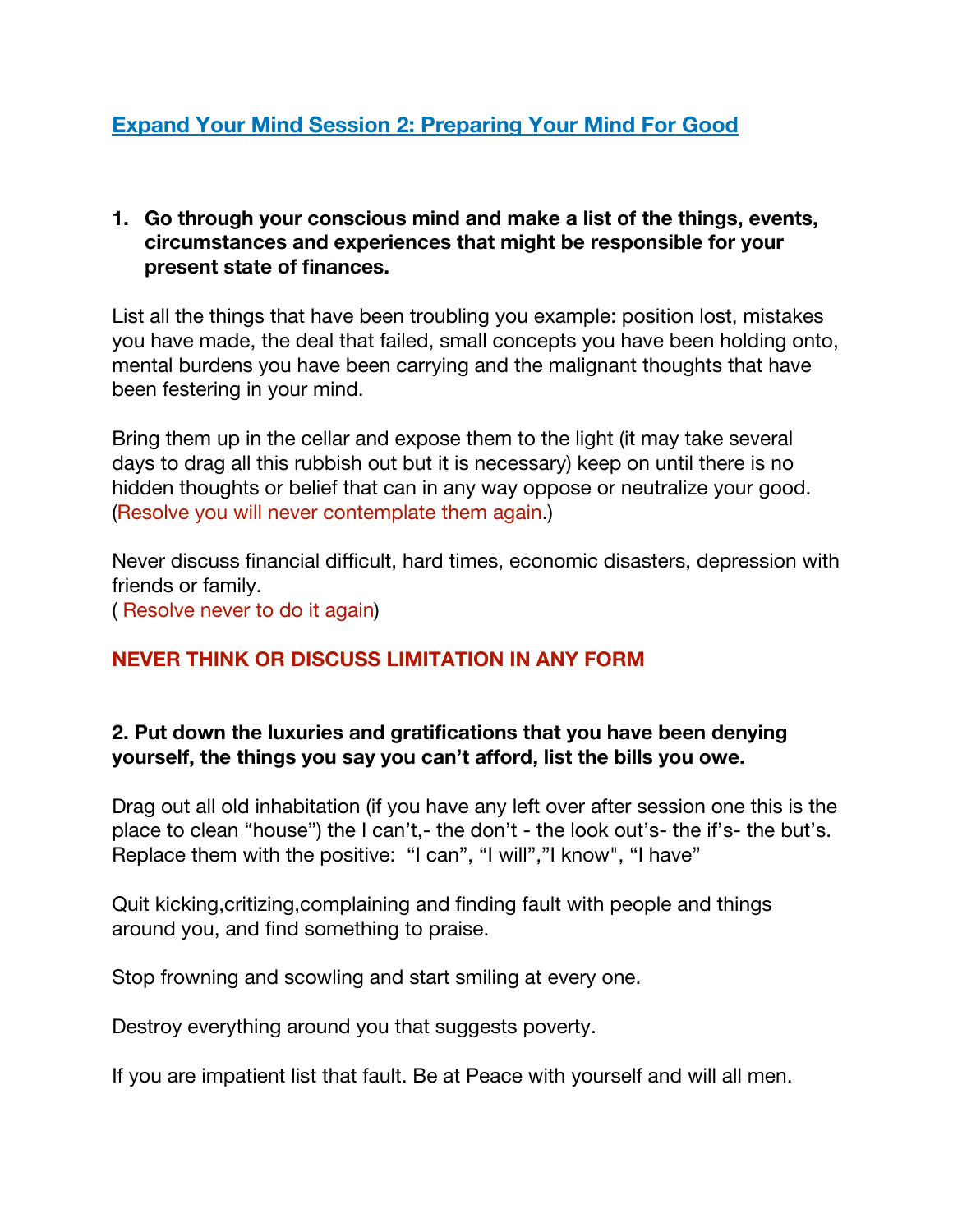If you have been thinking meanly about Yourself list the error and do something about it

If you have objectionable personal habits, clean them up. (Cleanliness gives you a luxurious feeling and help radiate all goodness you desire.

If there is no demand on you create one by getting closer to God.

If your eyes have been seeing limited, unhealthy and poverty-stricken conditions,

**Train them to see ONLY healthy, rich and prosperous things of life.**

### **3. Now take a clean piece of paper and make inventory of all your possessions such as car, clothing, furniture, house, jewelry, savings accounts, bonds and insurance.**

Let the material value of this sink into your mind. (Counting Your Blessings) allow yourself to enjoy this blessings that you have feel it in your core.

Insurances companies put high value of eyes, arms, legs e.t.c. If you totaled your physical assets you will be amazed how valuable you are. Would you exchange fresh water and food for all the money in the world? Don't you see how rich you are already? Stop right now and ask yourself, **"WHAT AM I WORRIED AND FEARFUL ABOUT?"**

#### **4. Now make a list comprising (1) all the things that are wrong in your life at this moment and (2) all the things that are right.**

Fact is you will find that 90% of the things are RIGHT and ONLY 10% wrong. Then why all the stress and the worry, stomach ulcers and nerves? Because you are dwelling on the 10% that are wrong and are ignoring the 90% that are right.

You can **only break bondage** by acting of course with the 90% that are right.

- a. Instead of keeping the good silver and dishes for guests you will use it with family
- b. Instead of looking for quantity you will look for quality
- c. You will think and speak constructively and positively instead of destructive and negative
- d. You will talk about what you HAVE instead of what you do not have.